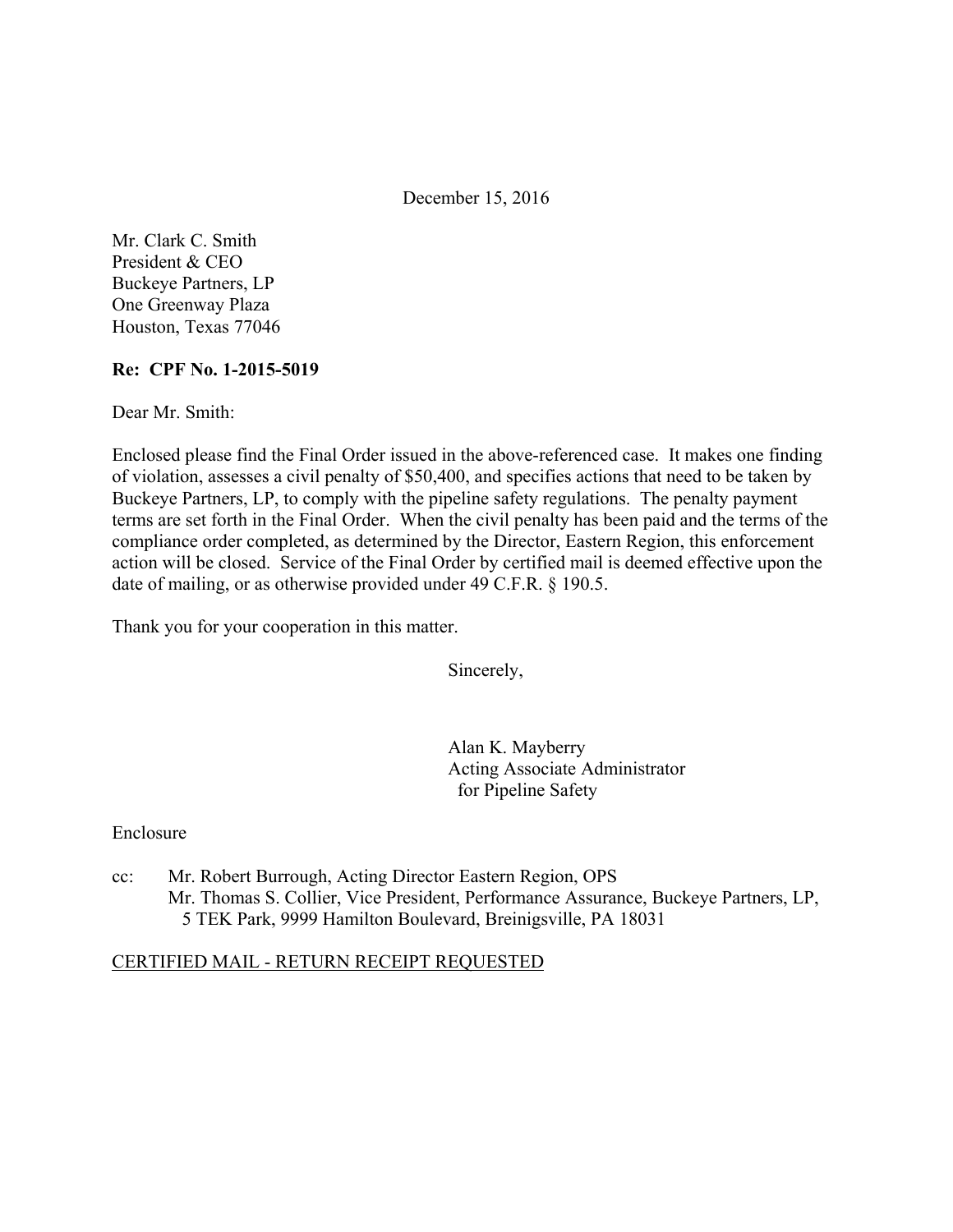## **U.S. DEPARTMENT OF TRANSPORTATION PIPELINE AND HAZARDOUS MATERIALS SAFETY ADMINISTRATION OFFICE OF PIPELINE SAFETY WASHINGTON, D.C. 20590**

**In the Matter of )** 

**Buckeye Partners, LP,**  (2015-5019)

 $\mathcal{L}=\{1,2,3,4,5\}$  **)** 

 **)** 

 **)** 

**\_\_\_\_\_\_\_\_\_\_\_\_\_\_\_\_\_\_\_\_\_\_\_\_\_\_\_\_\_\_\_\_\_\_\_\_)** 

**Respondent. )** 

 $\overline{a}$ 

## **FINAL ORDER**

From July 29, 2013, through August 2, 2013, pursuant to 49 U.S.C. § 60117, a representative of the Pipeline and Hazardous Materials Safety Administration (PHMSA), Office of Pipeline Safety (OPS), conducted an on-site pipeline safety inspection of the facilities and records of Buckeye Partners, LP (Buckeye or Respondent), in Macungie, Pennsylvania. Buckeye owns and operates more than 5,000 miles of liquid petroleum-product pipelines throughout the United States.<sup>1</sup>

As a result of the inspection, the Director, Eastern Region, OPS (Director), issued to Respondent, by letter dated October 15, 2015, a Notice of Probable Violation, Proposed Civil Penalty, and Proposed Compliance Order (Notice). In accordance with 49 C.F.R. § 190.207, the Notice proposed finding that Buckeye had violated 49 C.F.R. § 195.432(b) and proposed assessing a civil penalty of \$50,400 for the alleged violation. The Notice also proposed ordering Respondent to take certain measures to correct the alleged violation.

Buckeye responded to the Notice by letter dated November 3, 2015 (Response). The company did not contest the allegations of violation, but provided additional records and requested that the proposed civil penalty be reduced. Respondent did not request a hearing and therefore has waived its right to one.

# **FINDING OF VIOLATION**

In its Response, Buckeye did not contest the allegation in the Notice that it violated 49 C.F.R. Part 195, as follows:

**Item 1:** The Notice alleged that Respondent violated 49 C.F.R. § 195.432(b), which states:

<sup>&</sup>lt;sup>1</sup> Pipeline Safety Violation Report (Violation Report), (Oct. 15, 2015) (on file with PHMSA), at 1.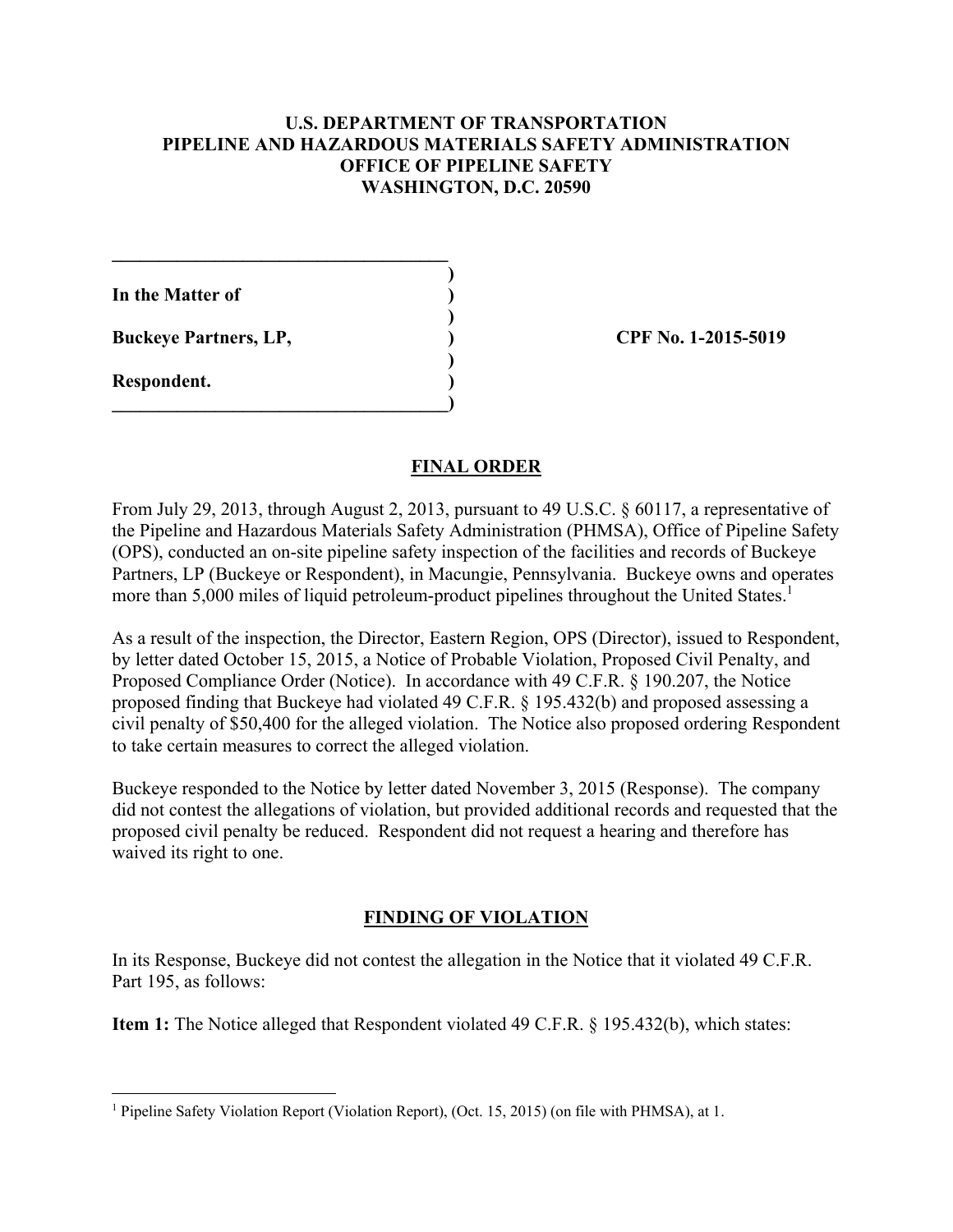#### **§ 195.432 Inspection of in-service breakout tanks.**

 $(a) \ldots$ 

 (b) Each operator must inspect the physical integrity of in-service atmospheric and low-pressure steel above-ground breakout tanks according to [American Petroleum Institute Standard (API Std)] 653 (except section 6.4.3, *Alternative Internal Inspection Interval*) (incorporated by reference, *see* §195.3). However, if structural conditions prevent access to the tank bottom, its integrity may be assessed according to a plan included in the operations and maintenance manual under §195.402(c)(3). The risk-based internal inspection procedures in API Std 653, section 6.4.3 cannot be used to determine the internal inspection interval.

The Notice quoted paragraph 6.3.2.1 of Section 6.3.2 of API Std 653, *Tank Inspection, Repair, Alteration and Reconstruction,* which states:

All tanks shall be given a visual external inspection by an authorized inspector. This inspection shall be called the external inspection and must be conducted at least every 5 years or *RCA/4N* years (where *RCA* is the difference between the measured shell thickness and the minimum required thickness in mils, and *N* is the shell corrosion rate in mils per year) whichever is less. Tanks may be in operation during this inspection.

The Notice alleged that Respondent violated 49 C.F.R. § 195.432(b) by failing to inspect the physical integrity of in-service atmospheric and low-pressure steel aboveground breakout tanks according to API Std 653. Specifically, the Notice alleged that Buckeye failed to perform a visual external inspection in accordance with API Std 653 for breakout tank 214. During the inspection, the PHMSA inspector reviewed Storage Tank Inspection Records for breakout tank 214 from 1996 through 2013, and Buckeye's procedures for tank inspections, dating back to 2001. The records indicated that visual external inspections were conducted on Tank 214 on the following dates:

1. December 28, 1996; 2. January 2, 2002; and 3. March 27, 2013.

The Notice further alleged that the PHMSA inspector had asked if there were other tankinspection records available that covered the timeframe from 2002 through 2013. Buckeye personnel indicated that there were no additional records and admitted that the company had not performed the required external tank inspection but could not explain why. The inspection conducted in 2013 exceeded the five-year maximum interval by six years, two months, and 25 days (i.e., 2,275 days).

In its Response, Buckeye indicated that it had also performed an inspection of Tank 214 on February 28, 2008, in addition to those described in the Notice, and asked that the finding for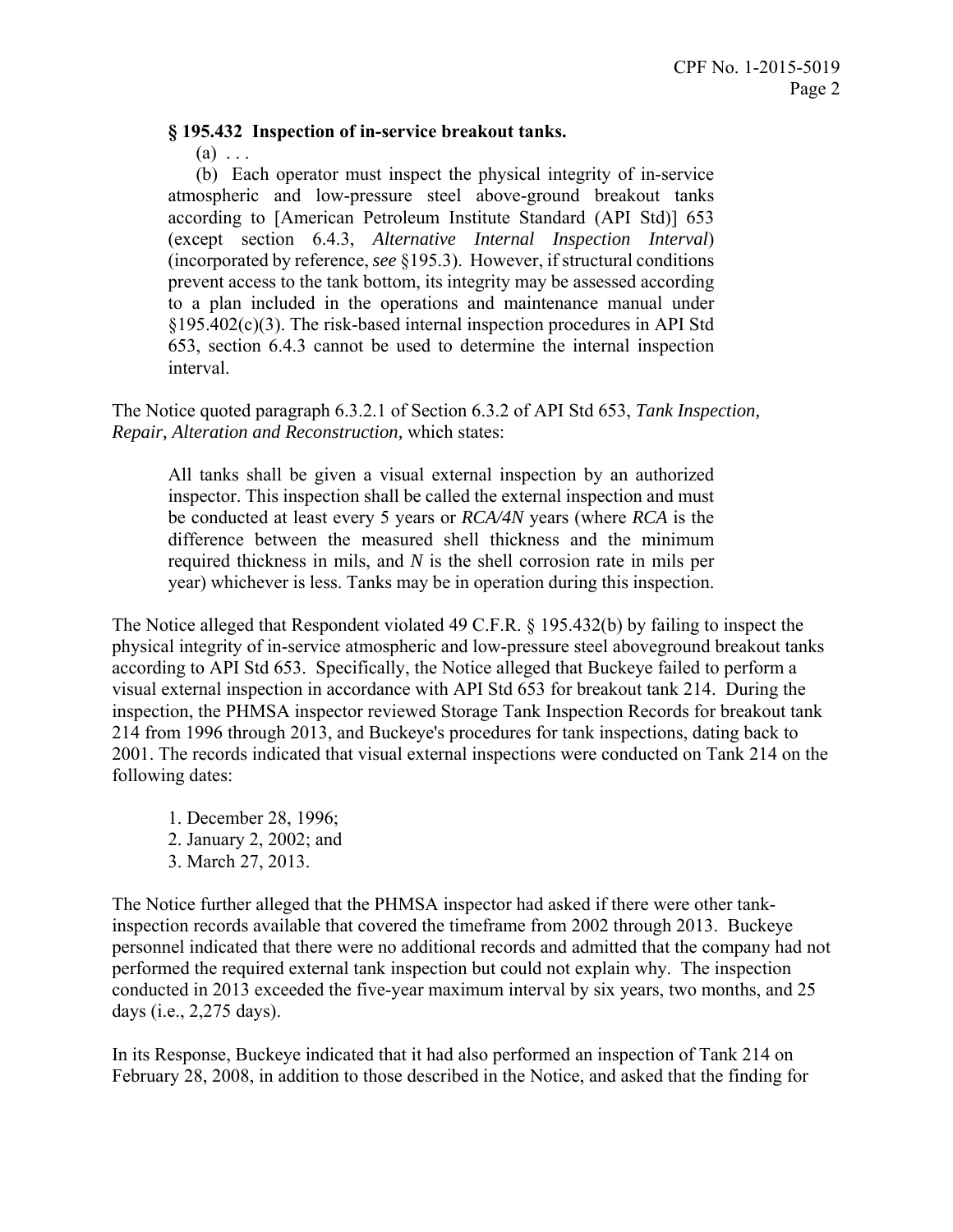Item 1 be amended and the proposed penalty reduced.<sup>2</sup> Upon review of the Response and the documents relating to the 2008 inspection, I find that the time between the January 2, 2002 inspection and the recently-submitted February 28, 2008 inspection still exceeds the five-year maximum interval between inspections, as does the time between the February 28, 2008 inspection and the March 27, 2013 inspection.

As for the proposed penalty, this will be discussed in the "Assessment of Penalty" section below. Accordingly, based upon a review of all of the evidence, I find that Respondent violated 49 C.F.R. § 195.432(b) by failing to inspect the physical integrity of in-service atmospheric and low-pressure steel aboveground breakout tanks according to API Std 653.

This finding of violation will be considered a prior offense in any subsequent enforcement action taken against Respondent.

# **ASSESSMENT OF PENALTY**

Under 49 U.S.C. § 60122, Respondent is subject to an administrative civil penalty not to exceed \$200,000 per violation for each day of the violation, up to a maximum of \$2,000,000 for any related series of violations. In determining the amount of a civil penalty under 49 U.S.C. § 60122 and 49 C.F.R. § 190.225, I must consider the following criteria: the nature, circumstances, and gravity of the violation, including adverse impact on the environment; the degree of Respondent's culpability; the history of Respondent's prior offenses; and any effect that the penalty may have on its ability to continue doing business; and the good faith of Respondent in attempting to comply with the pipeline safety regulations. In addition, I may consider the economic benefit gained from the violation without any reduction because of subsequent damages, and such other matters as justice may require. The Notice proposed a total civil penalty of \$50,400 for the violation cited above.

**Item 1:** The Notice proposed a civil penalty of \$50,400 for Respondent's violation of 49 C.F.R. § 195.432(b), for failing to inspect the physical integrity of in-service atmospheric and lowpressure steel aboveground breakout tanks according to API Std 653. Buckeye did not contest the allegation of violation but requested a reduction in the proposed penalty, and submitted evidence that supported its request.<sup>3</sup> The evidence consisted of a copy of the in-service inspection report that had been prepared for the February 28, 2008 inspection of breakout tank 214. I have reviewed this report, which confirms that the company did indeed perform the required inspection in 2008 but still exceeded the five-year maximum interval between the February 28, 2008 inspection and the March 27, 2013 inspection by 27 days.

This new evidence, however, does not eliminate the violation or alter the facts and circumstances considered in calculating the proposed penalty. I have reviewed Section E of the Violation Report and the penalty calculation itself and confirmed that a reduction in the duration of the violation did not affect the amount of the proposed penalty. On the contrary, the proposed

 $\overline{a}$ 

<sup>2</sup> Response, at 1.

<sup>&</sup>lt;sup>3</sup> *Id.*, and attachments.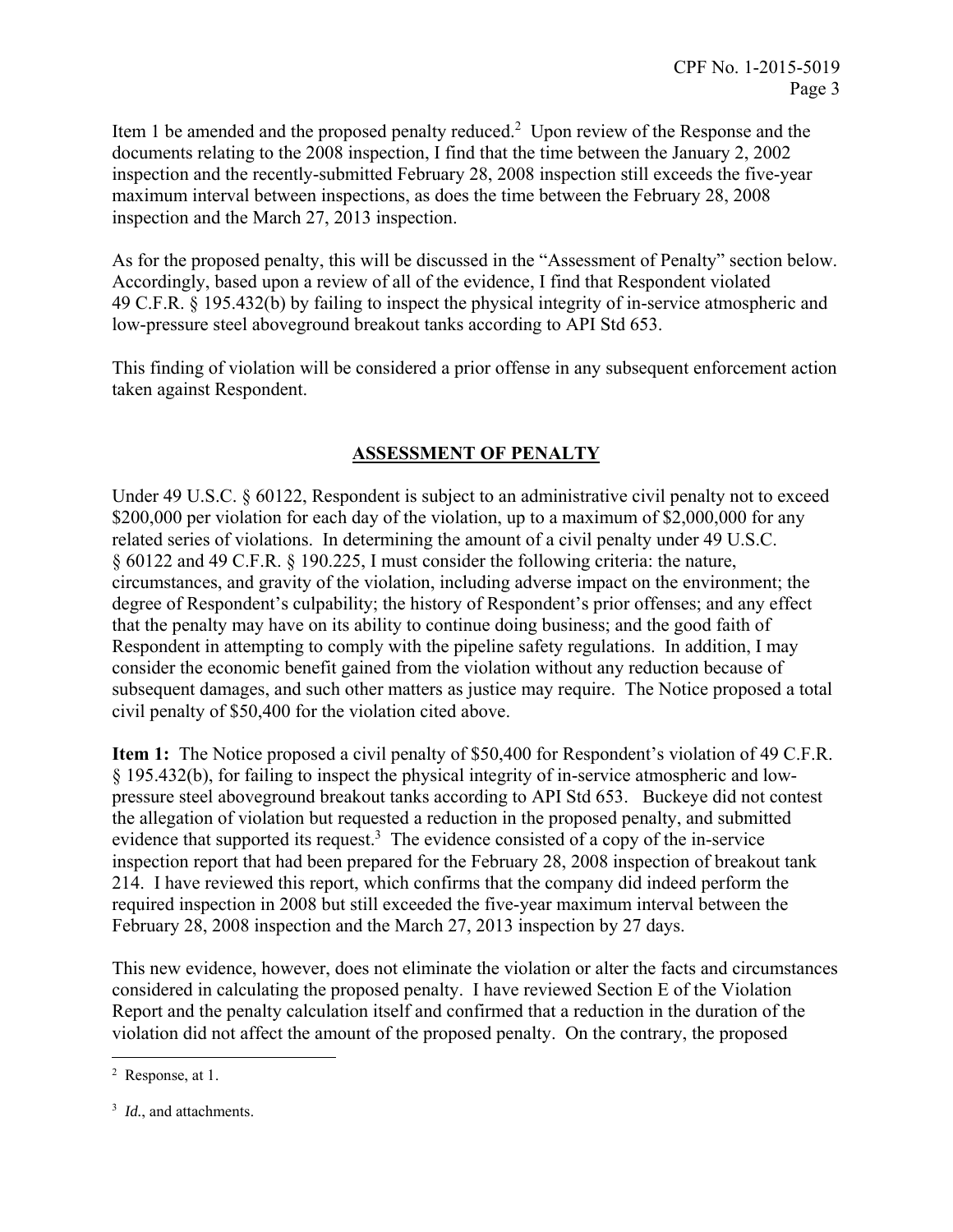penalty was based largely on the risk posed by the potential effect of the violation on High Consequence Areas, the company's history of prior offenses, and its failure to carry out specific maintenance and inspection activities. I can therefore find no reason to reduce the proposed penalty and Buckeye has not presented any evidence or argument that would either change the penalty assessment criteria discussed in the Violation Report or otherwise support a penalty reduction.

Accordingly, having reviewed the record and considered the assessment criteria, I assess Respondent a civil penalty of \$50,400 for violation of 49 C.F.R. § 195.432(b).

In summary, having reviewed the record and considered the assessment criteria, I assess Respondent a total civil penalty of **\$50,400**.

Payment of the civil penalty must be made within 20 days of service. Federal regulations (49 C.F.R. § 89.21(b)(3)) require such payment to be made by wire transfer through the Federal Reserve Communications System (Fedwire), to the account of the U.S. Treasury. Detailed instructions are contained in the enclosure. Questions concerning wire transfers should be directed to: Financial Operations Division (AMK-325), Federal Aviation Administration, Mike Monroney Aeronautical Center, 6500 S Macarthur Blvd, Oklahoma City, OK 79169. The Financial Operations Division telephone number is (405) 954-8845.

Failure to pay the \$50,400 civil penalty will result in accrual of interest at the current annual rate in accordance with 31 U.S.C. § 3717, 31 C.F.R. § 901.9 and 49 C.F.R. § 89.23. Pursuant to those same authorities, a late penalty charge of six percent (6%) per annum will be charged if payment is not made within 110 days of service. Furthermore, failure to pay the civil penalty may result in referral of the matter to the Attorney General for appropriate action in a district court of the United States.

# **COMPLIANCE ORDER**

The Notice proposed a compliance order with respect to Item 1 in the Notice for violations of 49 C.F.R. § 195.432(b). Under 49 U.S.C. § 60118(a), each person who engages in the transportation of hazardous liquids or who owns or operates a pipeline facility is required to comply with the applicable safety standards established under chapter 601. Pursuant to the authority of 49 U.S.C. § 60118(b) and 49 C.F.R. § 190.217, Respondent is ordered to take the following actions to ensure compliance with the pipeline safety regulations applicable to its operations:

> 1. With respect to the violation of § 195.432(b) (**Item 1**), Respondent must identify any breakout tank at the Macungie facility that has not had a visual external inspection, in accordance with API Std 653, within the past five years from the date of this Final Order, or RCA/4N years (where RCA is the difference between the measured shell thickness and the minimum required thickness in mils, and N is the shell corrosion rate in mils per year), whichever is less, and shall create a detail sheet for each identified tank showing the source data and calculations for